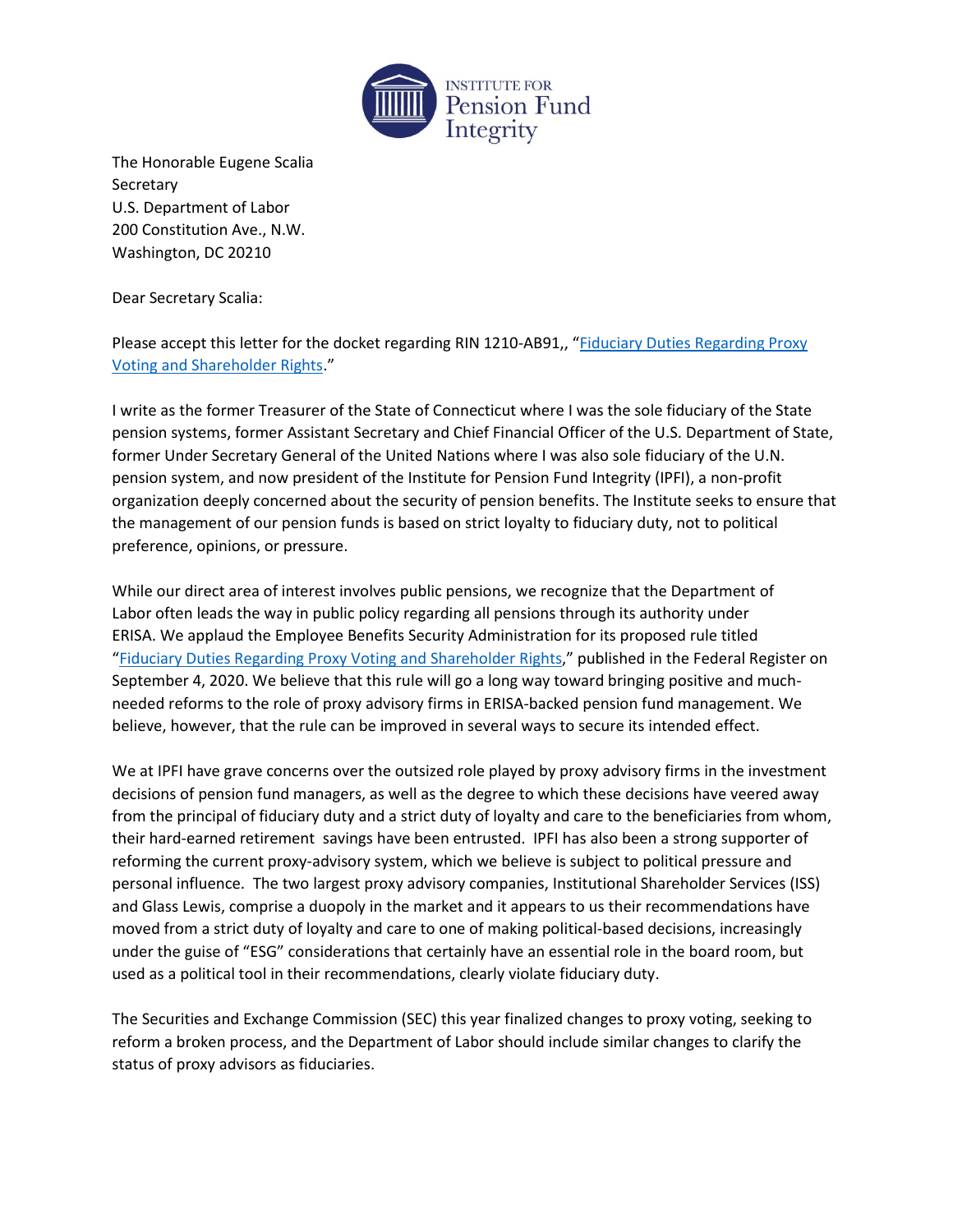

Perhaps one of the most significant aspects of the proposed rule is the fact that plan fiduciaries will no longer have to vote on all proxy matters – specifically, that "*fiduciaries must not vote in circumstances where plan assets would be expended on shareholder engagement activities that do not have an economic impact on the plan, whether by themselves or after the costs of engagement are taken into account*." Beyond the re-emphasis on fiduciary duty inherent in this language, this proposal puts a much-needed focus on the overall costs associated with these proxy decisions. For pension beneficiaries, especially those in smaller plans who may lack the resources to pour into evaluating every proxy firm recommendation, the added convenience and lower costs stemming from this reform cannot be underestimated.

While there are many upsides to the proposed rule, I believe that there are also several aspects that require further action.

First, the proposal notes that plans can only vote on proxy questions if they are able to "prudently determine" whether such votes will have an economic impact on the plan. This is a step in the right direction, but it is unclear what sort of documentation or proof would be needed to demonstrate these benefits. Without strict standards, it is likely that proxy advisory firms will continue to push for recommendations based on ESG-related or other non-pecuniary interests and claim that such proposals will economically benefit the plan with limited evidence and support. More stringent standards, such as those put forward in the Department of Labor's [recent rule proposal on ESG investments,](https://www.regulations.gov/document?D=EBSA-2020-0004-0002) would ensure that the fiduciary interests of beneficiaries are preeminent.

Second, regulations on the issue of "automatic" or "robo-voting," a practice which has long allowed for the proxy advisory firm duopoly to pursue a personal agenda with limited scrutiny, are in need of additional stringency. Under this practice, some fund managers have simply accepted the voting recommendations of proxy advisors automatically, blindly moving forward on proxy firms' recommendations without consideration of their overall fiduciary impact on the fund.

This practice does a great disservice to beneficiaries, but unfortunately, this has also become widespread. According to [research](https://papers.ssrn.com/sol3/papers.cfm?abstract_id=3486322) by Ohio State University Professor Paul Rose, 400 of the top institutional investors – including many pension funds – automatically voted in line with the recommendations of ISS and Glass Lewis at least 99.5% of the time. Once again, there is no obligation for these recommendations to come from a place of fiduciary interest as proxy advisors are not required to adhere to fiduciary duty. This is clearly a shirking of the managerial obligations that fund managers should have toward plan participants and beneficiaries, and by allowing "robo-voting" to become this rampant, pensioners who have entrusted others with the prudent management of their money have become disenfranchised.

In June of this year, the SEC issued guidance on the practice of robo-voting to asset managers, setting a preliminary set of regulations that the Department should seek to build upon. The growth of proxy voting in the industry is understandable given the cost savings that pension plans can accrue as a result, but the desire to implement sound cost-saving measures cannot be upheld if proxy voting is relied upon to determine the course of action on contested issues. In these instances, fiduciaries should end their